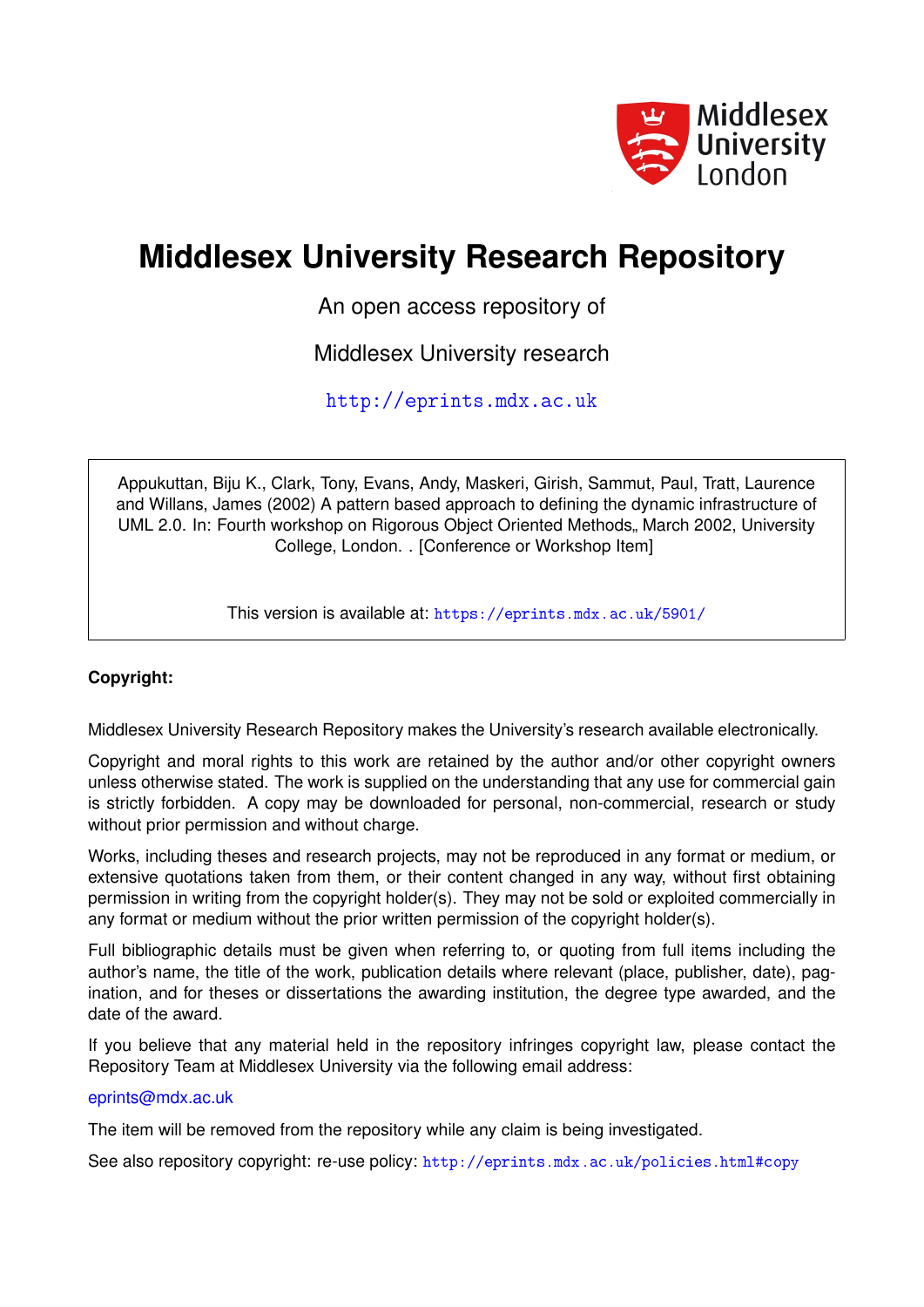## **A pattern based approach to defining the dynamic infrastructure of UML 2.0**

Biju K. Appukuttan<sup>1</sup>, Tony Clark<sup>2</sup>, Andy Evans<sup>3</sup>, Girish Maskeri<sup>4</sup>, Paul Sammut<sup>3</sup>, Laurence Tratt<sup>2</sup> and James S. Willans<sup>3</sup>

**Abstract.** The 2U Consortium has recently submitted a proposal for the definition of the UML 2.0 infrastructure. This uses an innovative technique of rapidly "stamping out" the definition using a small number of patterns commonly found in software architecture. The patterns, their instantiation, and any further language details are described using precise class diagrams and OCL, this enables the definition to be easily understood. The main focus of the 2U approach is on the static part of the definition. A further concern when modelling software, using languages such as the UML, is describing the dynamic behaviour of the system over time. The contribution of this paper is to provide a template that can be used to "stamp out" the dynamic part of the UML 2.0 infrastructure. We argue for the suitability of the dynamic template because it makes little commitment to concrete abstractions and can, therefore, be used to support a broad spectrum of behavioural languages.

## **1. Introduction**

The power of designing software independent of an implementation has become well established in recent years with the development of modelling notations such as the Unified Modelling Language (UML) [1]. The UML enables the designer of a system to reify requirement-oriented descriptions of a system to an implementation through a number of models. Consequently there can be increased certainty that the implementation accurately reflects the requirements. Despite this, the lack of precision within the current version of the UML semantics can compromise this certainty and result in a flawed implementation. This need for precision has been recognised by the Object Management Group's requests for proposals (RFPs) for the next major revision of UML (version 2.0). The RFPs require that a precise infrastructure be defined for UML 2.0. The intention is that all UML modelling notations will be built upon the infrastructure such that there can be no ambiguity concerning the meaning of the notations and their relationship to each other.

Work by the 2U consortium has been successful in developing an unambiguous infrastructure model for UML [2]. A novel part of this submission has been the use of patterns to generate the definition. Patterns help in promoting reuse as well as reducing the complexity of the modelling activity. However, the consortium has mainly focused on the static aspects of the submission. Clearly, a further concern when defining UML is the ability to model runtime behaviour. This should provide the ability to capture the complete behaviour of the system. The static definition may then be viewed as a snapshot (view of the state of the system at a given instant of time) of the dynamic behaviour. The ability to capture dynamic behaviour provides a number of desirable benefits:

- Execution modelling capability
- Simulation of execution
- Code generation capabilities
- Additional validation capability

 <sup>1.</sup> Department of Computer Science, King's College, London, England. (On deputation from Tata Consultancy Services, India.) biju@dcs.kcl.ac.uk

<sup>2.</sup> Department of Computer Science, King's College, London, England. {anclark | laurie}@dcs.kcl.ac.uk

<sup>3.</sup> Department of Computer Science, University of York, York, England. {andye | pauls | jwillans}@cs.york.ac.uk

<sup>4.</sup> Department of Computer Science, University of York, York, England. (On deputation from Tata Consultancy Services, India.) girishmr@cs.york.ac.uk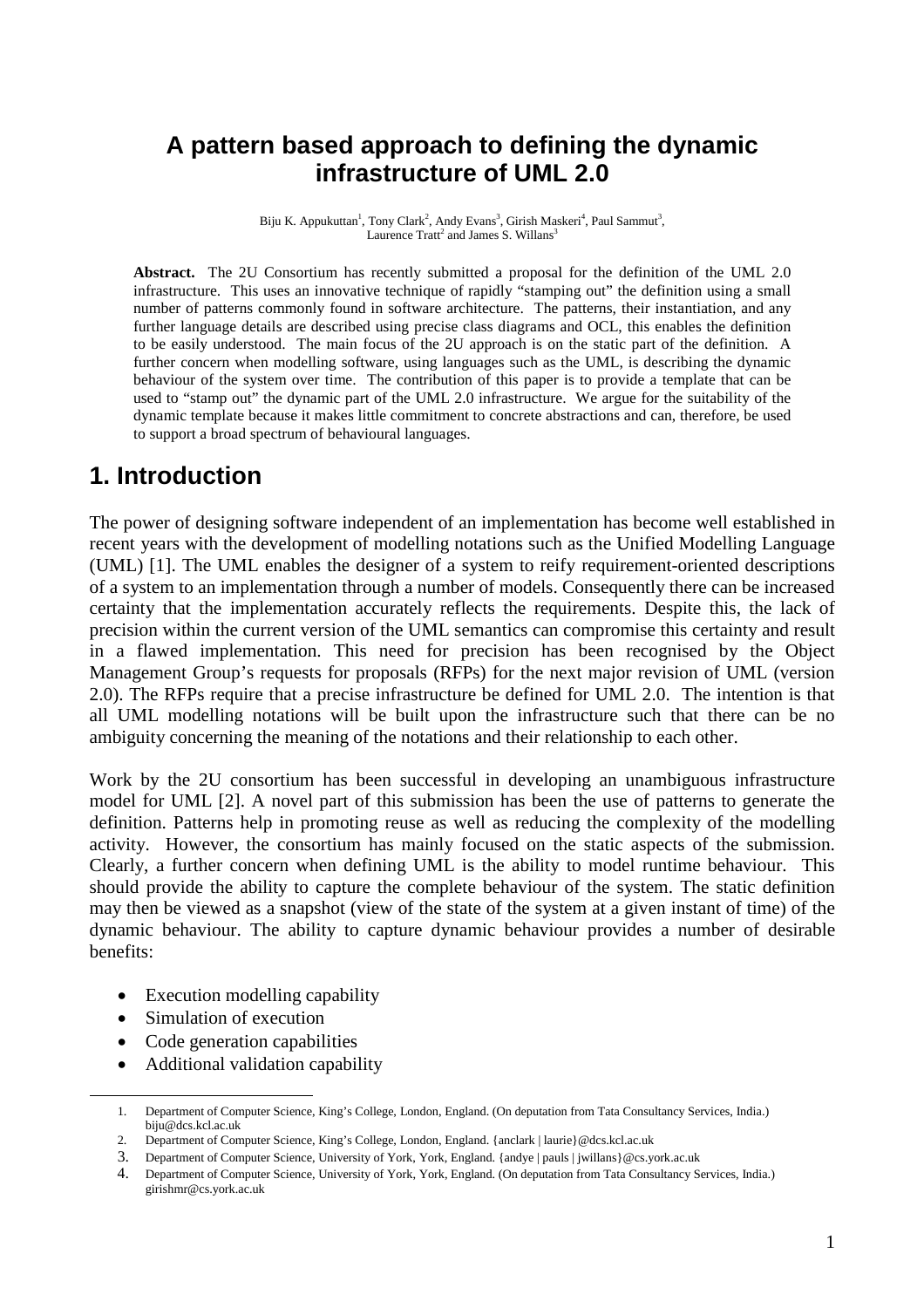• Possibility of further tool support

The contribution of this paper is to extend the 2U approach of defining the static component of languages using patterns, to the dynamic component. This is achieved by introducing a pattern for dynamic behaviour and using this to "stamp out" the dynamic component of the infrastructure.

## **2. Describing behaviour**

In order for a modelling infrastructure to be useful, it must anticipate and accommodate features of models that are likely to be contained in the super structure. Numerous existing UML dynamic models exist such as use-case diagrams, sequence diagrams and Statecharts [3]. These models describe how actions (often called events) transform the state of the system being specified. This characteristic is common to all behavioural modelling notations including more formal notations such as CSP [4] and Petri-nets [5]. Consequently, behavioural models can be equivalently represented by (being reduced to) a set of ordered actions that are linked to descriptions of the system before and after each action is applied (pre and post states). What cannot be commonly factored from behavioural models is the granularity of abstraction with which actions and system states are described. For instance within a use case model, an action might be "close file" where the pre condition is "file saved" and the post condition is "file closed". The same action might be described as "let file = null" in a state diagram with "isSaved (file)" as the pre condition and "file  $==$  null" as the post condition.

Therefore, the lowest common denominator in describing behaviour is the notion of actions transforming the state of the system. However, it is necessary to be able to describe this without committing to particular action and system state abstractions.

## **3. The 2U approach**

The 2U approach to defining UML 2.0 infrastructure combines a number of strategies [2]. In this section we discuss these strategies and demonstrate them using examples. These examples will be later utilised in the definition of a template for dynamic behaviour.

### **3.1 Underlying philosophy**

### **Separation of syntax and semantics**

The syntax of models and their semantics are described as distinct entities related by a mapping (semantic mapping). In the infra structure definition, the syntax is described as abstract, the abstract syntax will be mapped to a concrete syntax within the super structure (i.e. boxes and lines).

### **Modular development approach**

The development of a language should be done in a modular fashion. Hence the methodology is oriented towards supporting modular development and also towards making use of the benefits that come along with it. Component/ package level modules are also definable. These steps provide the possibility of reuse of models at different levels of abstractions.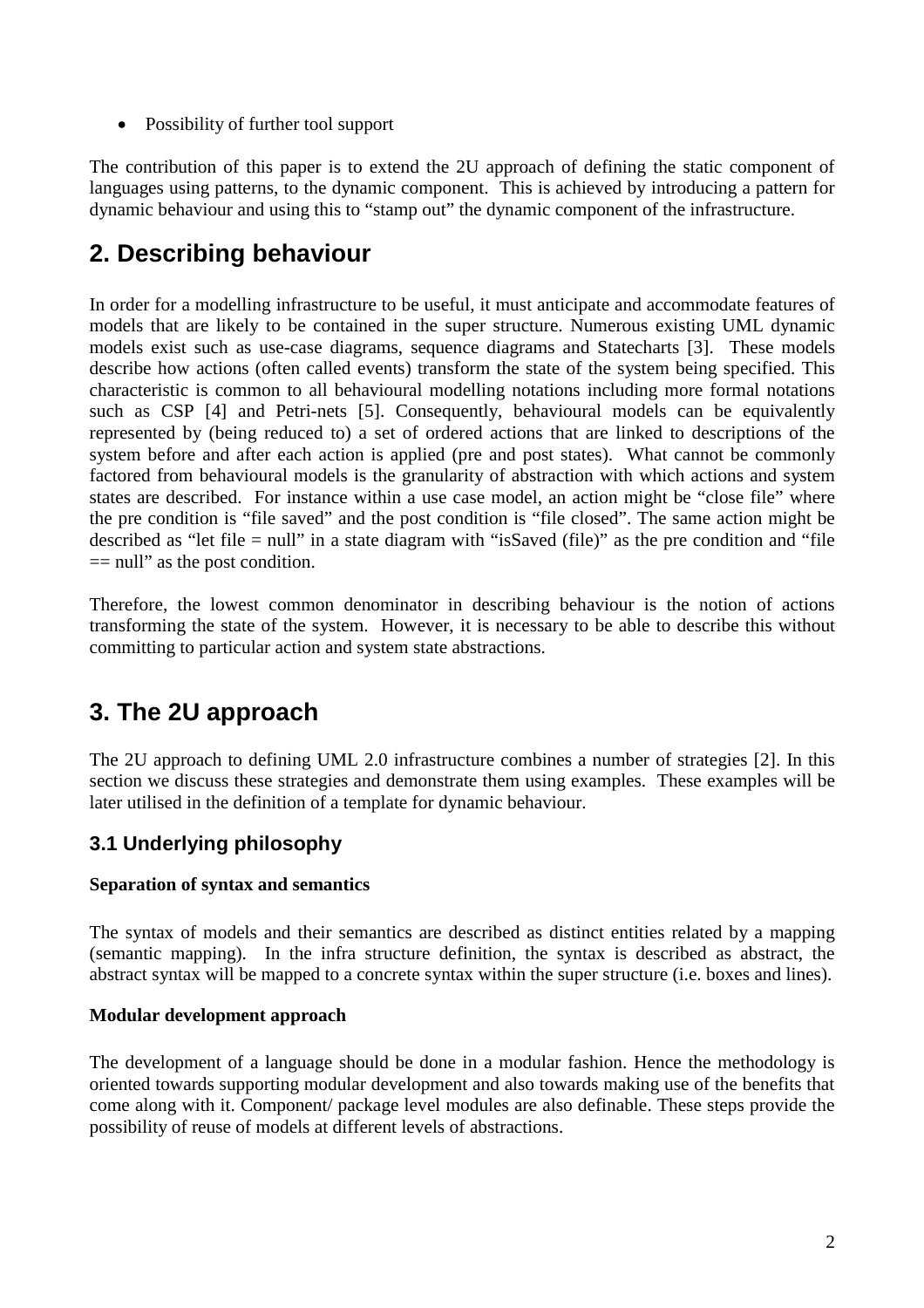### **Reuse of language patterns**

It is generally considered that good software architectures exhibit recurring structural patterns [6]. The 2U approach identifies common patterns, and encapsulates these into building blocks that can be rapidly reused. The use of patterns also makes the process of building languages less complex and error prone because they describe (partial) solutions that are known to work.

### **3.2 Technology used to support the 2U methodology**

### **Templates**

The patterns identified are encapsulated into a reusable form called package templates. Templates can be instantiated with particular data abstractions. Templates, the instantiation of templates, and non-template language definition are described using the meta-modelling language (MML) [2] that has a visual and textual form. The visual form is described using class diagrams and OCL constraints. Illustrated in figure 1 is the template for the container package (taken from [2]). Shown in figure 2 (taken from [2]) is the template for a package that maps syntax to semantics definitions. Both these templates have no OCL constraints.



**Figure 1**: Container template



**Figure 2**: Semantics template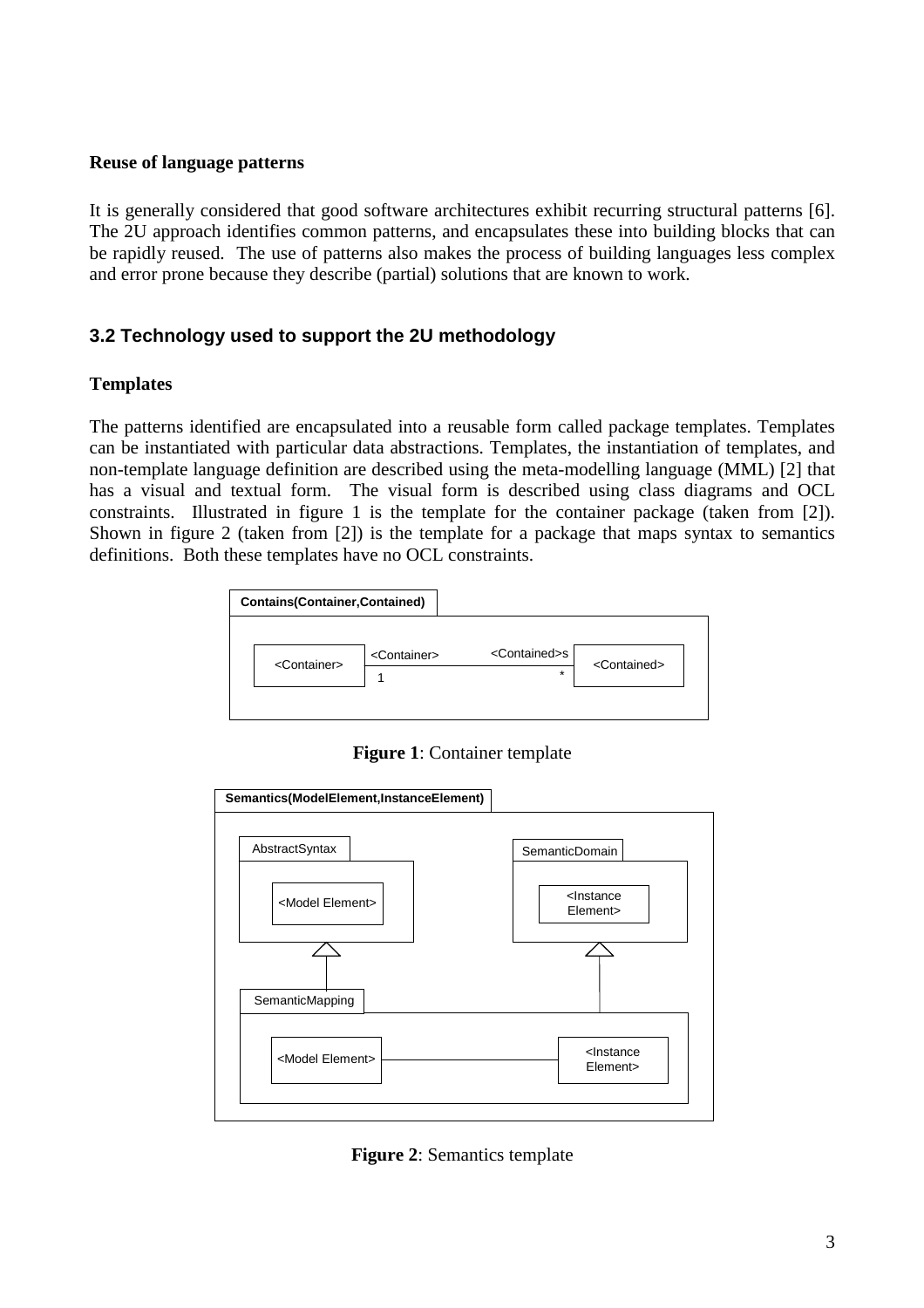Templates can also be used for "stamping out" new templates. An example of this can be seen in figure 3 (taken from [2]) where the Contains template package (figure 1) and the semantics template package (figure 2) have been used multiple times to define the syntax, semantics and semantic mapping of a contains package. The dotted arcs linking the templates describe how parameters are substituted during the "stamping out" process to arrive at new languages.

The textual form of MML can be used in conjunction with the meta-modelling tool (MMT) in order to build models and ensure that models satisfy constraints.



#### **InstanceContentsCommute:**

```
context class <ContainerInstance> inv: 
      self.of.<Contained>s = self.<ContainedInstance>s -> 
     \text{iterate}(element S = \text{Set} \{ \} | S \text{-} \text{union}(\text{Set} \{ element \text{.of} \})).
```
**Figure 3**: Container semantics template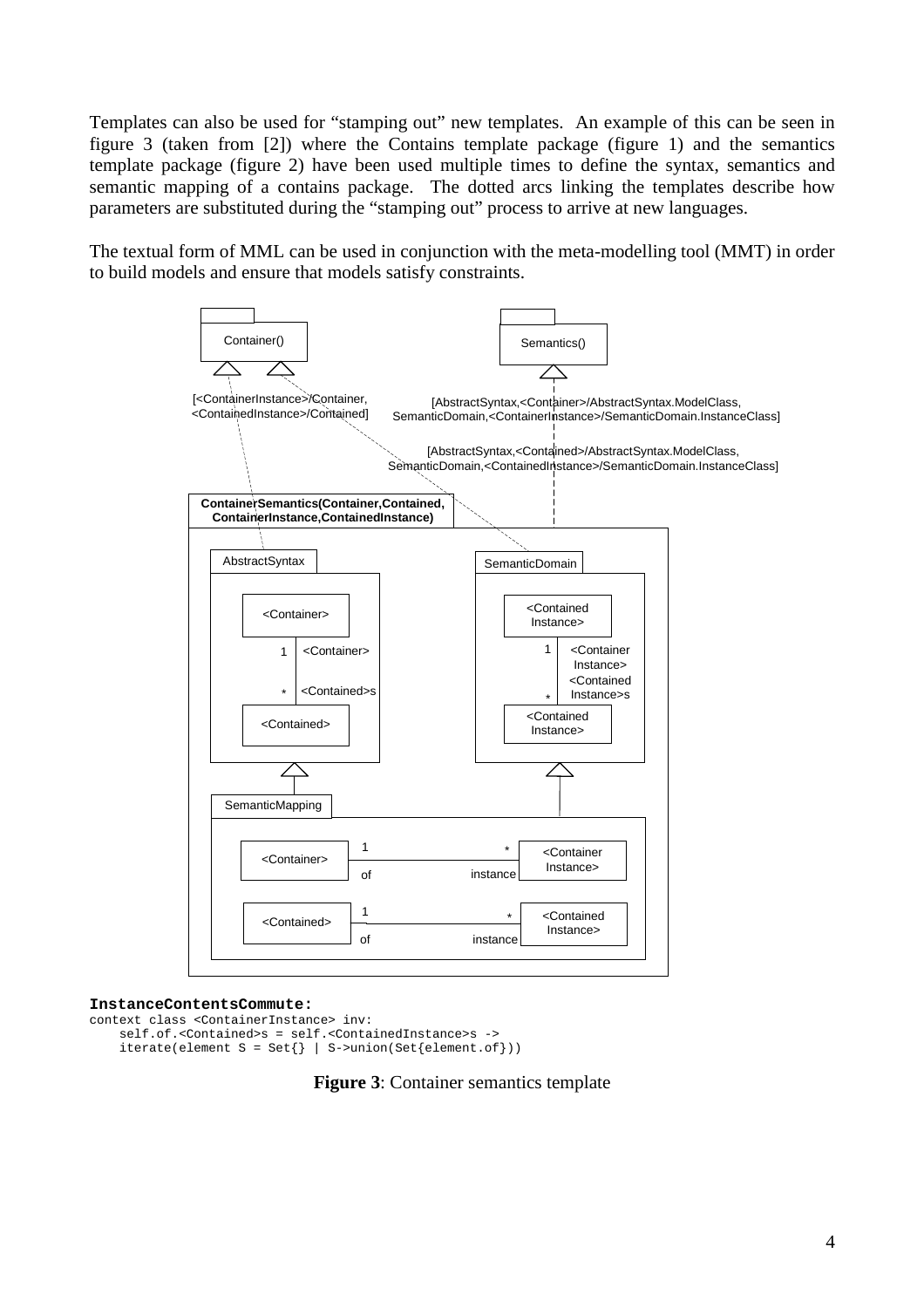## **4. Behavioural template**

A template for describing behaviour is shown in figure 4 "stamped out" using the container semantics template (figure 3), the textual form of this template (parsed and verified by MMT) is given in appendix A (note that the template is incomplete in terms of constraints). The template addresses the issues highlighted in the section 2 by characterising an understanding of behaviour as some action (<Element>Action) causing a transformation (<ElementInstance>Step) described as a pre system state and a post state (<Element Instance>) without being concrete about what these might be. Furthermore, the template captures an understanding of collections of transformations as forming valid executions (or traces) of the system (<ElementInstance>Filmstrip).



**Figure 4**: DynamicElement template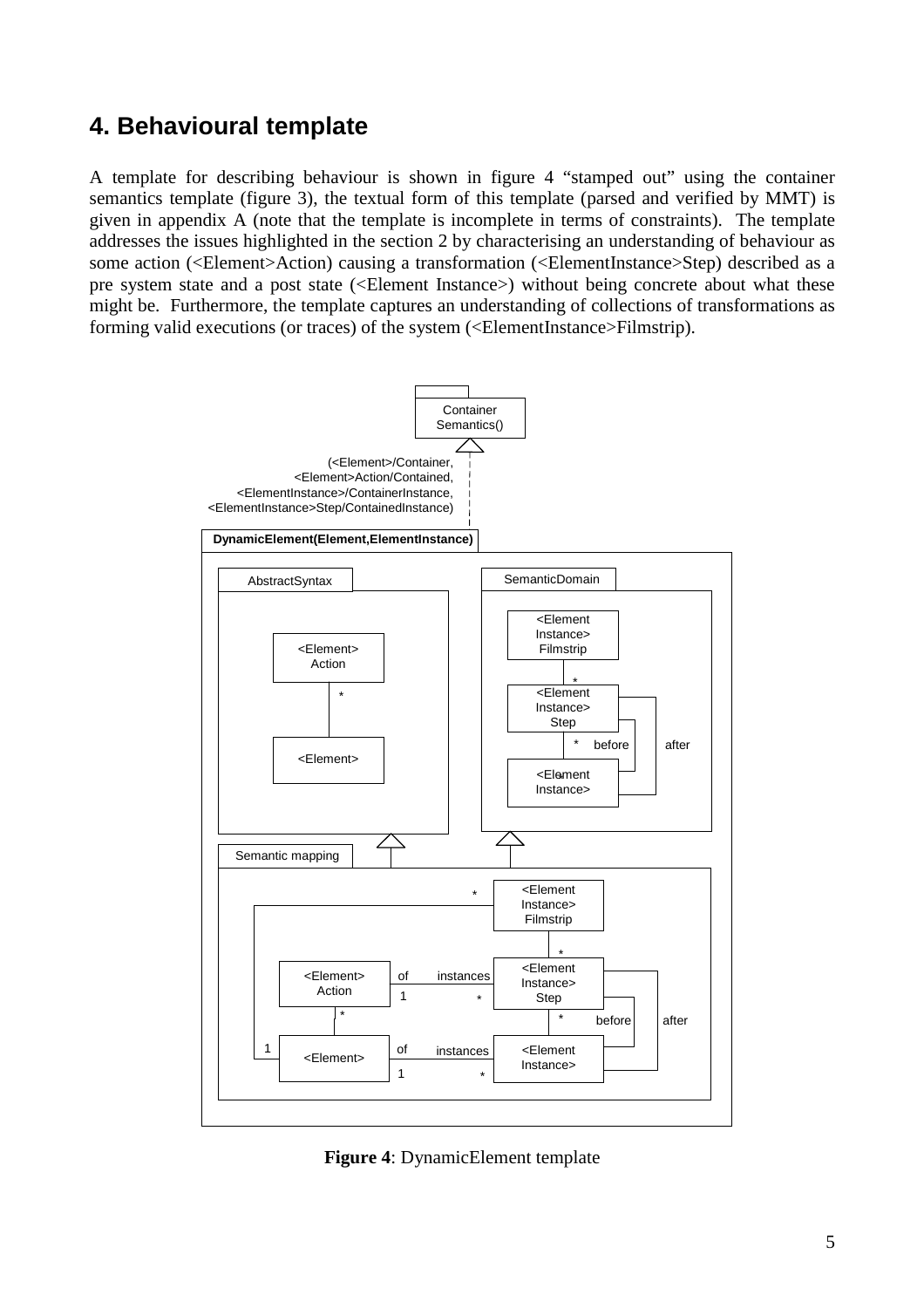Illustrated in figure 5 is the dynamic template instantiated for a class and object.



**Figure 5: Dynamic element template instantiated for Class/Object** 

## **5. Example**

The template, described in the previous section, is intended to be used to "stamp out" the behavioural infra structure of UML 2.0. Superstructure modelling languages, such as sequence diagrams and statecharts, will be defined on top of this, each with their own action semantics describing a customised extension of the dynamic behaviour. These languages will also have a concrete syntax which enables the designer to model systems in the "conventional" (often diagrammatic) UML form. In this section we illustrate how the dynamic template "stamped out" for class/object in the previous section (figure 5) can be specialised by simple action semantics. Using a trivial example we demonstrate how behaviour can be specified using this action semantic.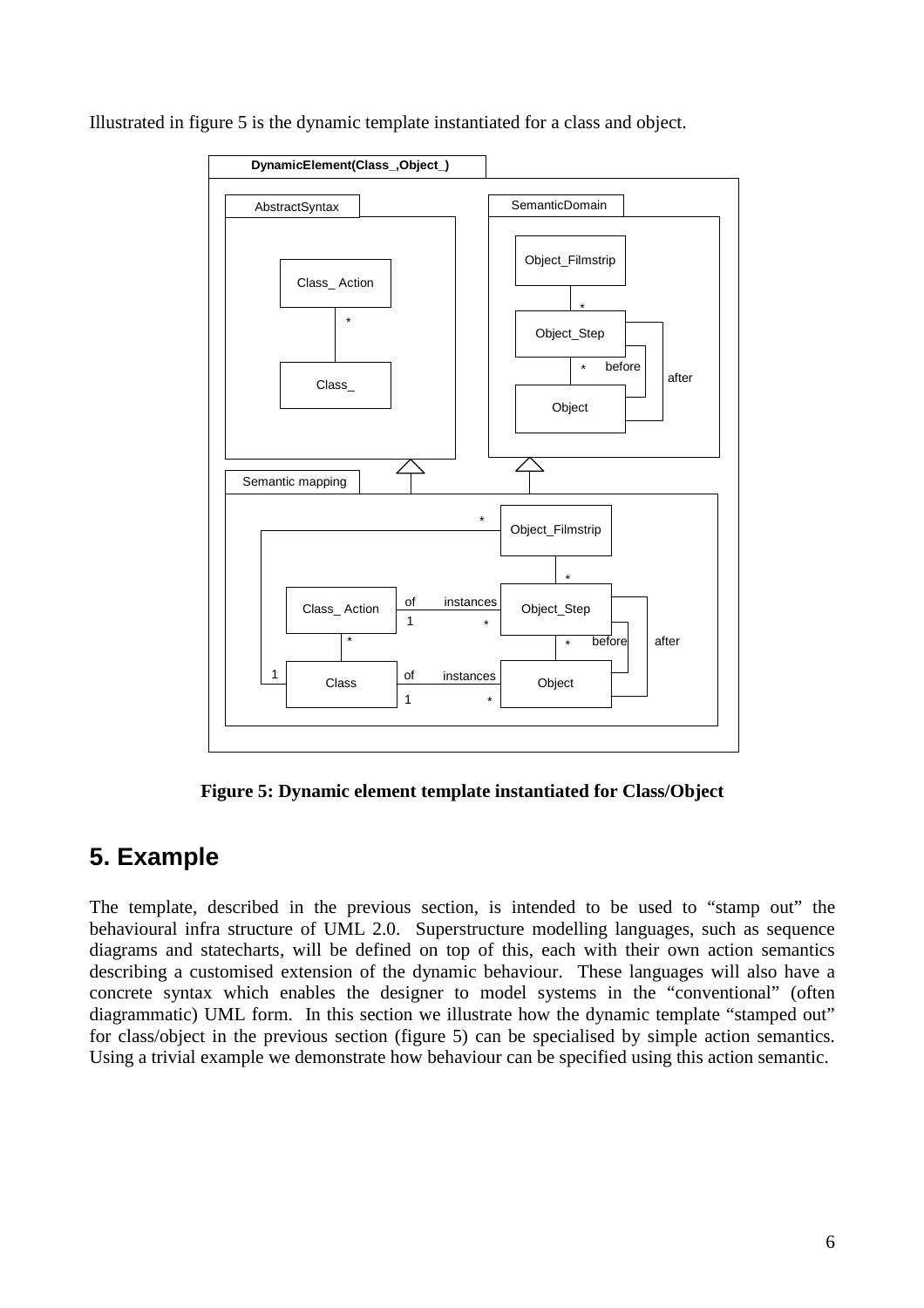Illustrated in figure 6 is a trivial action semantics which extends the dynamic template with five actions: callMethod, readVar, writeVar and  $\text{seq}^2$ . The final action supports the sequential execution of the other three actions.



#### **validExecutions:**

 $\overline{a}$ 

```
context class callMethodExecution inv: 
  self.pre == self.post // does not change the state of the system
context class readVarExecution inv: 
   self.pre != self.post // does change the state of the system 
context class writeVarExecution 
  self.pre != self.post // does change the state of the system 
context class seqExecution 
 \arctanSequence->forall(i | i.pre == actionSequence.head() ||
   i.pre == actionSequence.at(actionSequence.count(i)-1).post) 
// all sequenced actions are either the first action (head) or their pre condition is equal to the 
preceding indexed action's post condition
```
### **Figure 6:** A simple action semantics

 $2$  Although this example has not been "stamped out" this could be achieved in the same manner as the other examples described in this paper.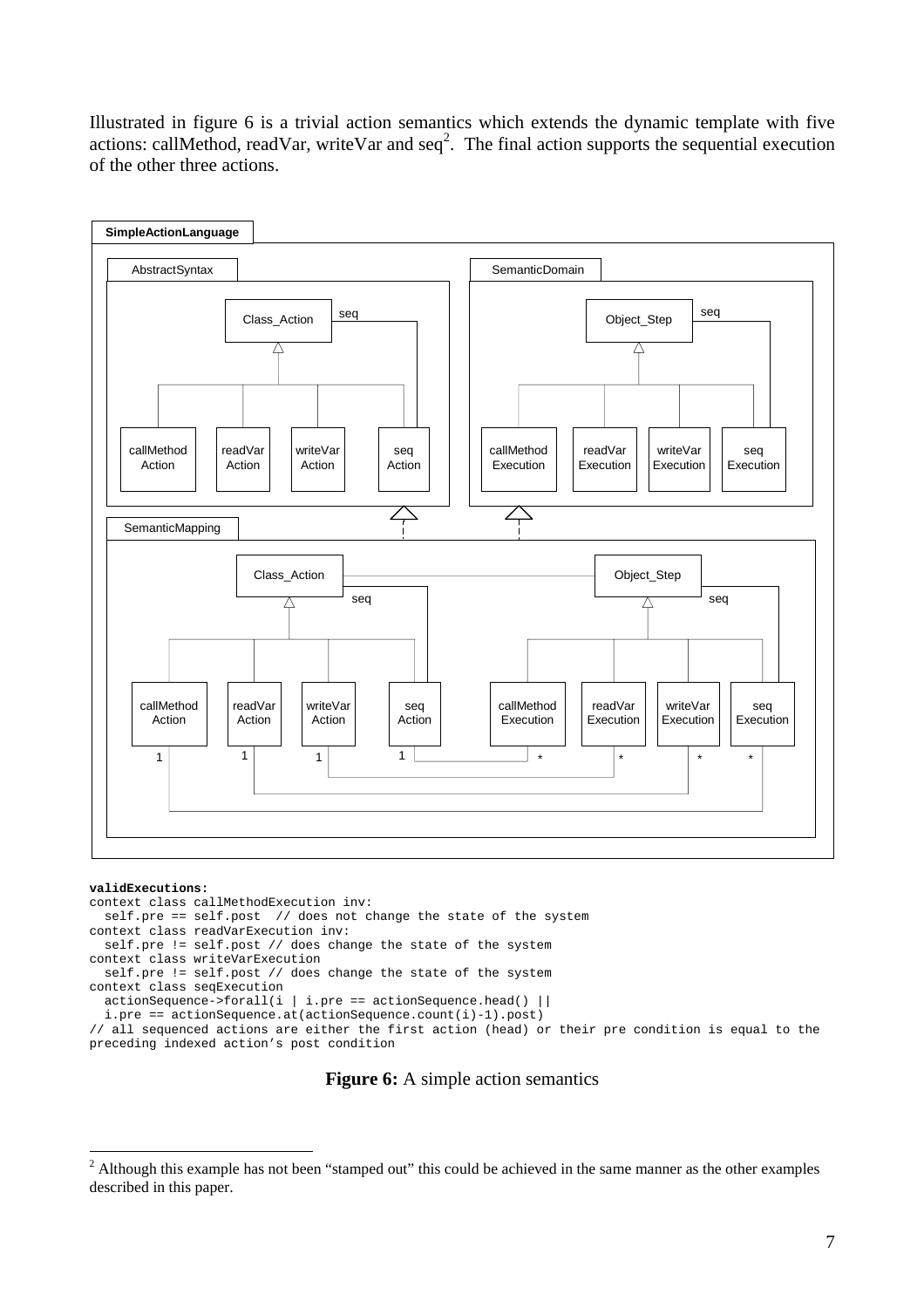In order to illustrate the use of the action semantics we demonstrate its use in modelling the trivial binary file transfer program shown in figure 7. The program enables bits to be written to a sequence (file) by a **writeBit** method, and bits to be read (and removed) from a sequence using a **readBit** method.

```
class fileTransfer 
{ 
   file : seq 
   writeBit(bit:binary) 
\{ file.append(bit) 
   } 
   binary readBit() 
   { 
     return file.remove() 
   } 
}
```
**Figure 7:** A binary file transfer program



**Figure 8:** Snapshot of the file transfer program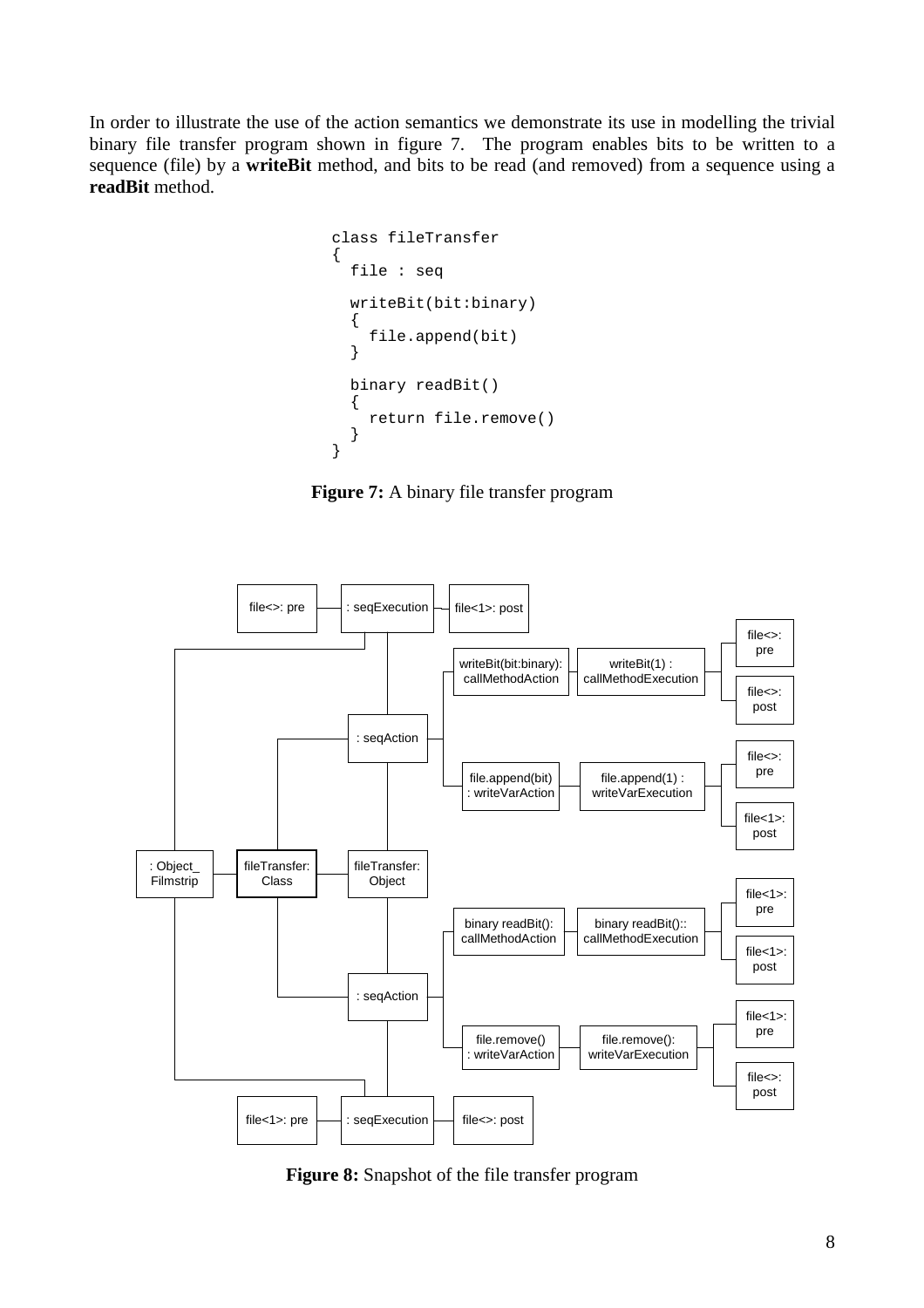Shown in figure 8 is a model of the file transfer program described using the action extensions (figure 6) to the dynamic template. The object filmstrip describes that the write and read steps can be executed in sequence. The filmstrip represents the states of the file as the steps are executed. In the example shown, the write action is executed first resulting in a bit being added to the file. The write action is further subdivided into a writeBit action followed by a file append action. The write action results in a bit being added to the file. Similarly the read action has a readBit followed by a remove action which removes the bit that was read previously. Thus the execution of the read action results in a bit being removed from the file.

Because we have not defined a concrete syntax for the simple action semantics, the model shown in figure 7 is particularly verbose even for this simple example. Furthermore, for clarity of presentation, we have omitted some of the associations describing how a file transfer class owns all its actions, and the instance of that class (example) owns all its steps. However, this example does serve to illustrate the flexibility of the proposed dynamic semantics template and its use in associated with a less abstract action semantics. Using the MMT tool we are able to ensure that behaviours defined in this model are valid executions (i.e. that the action semantics OCL constraints of figure 7 hold for the model).

## **6. Discussion**

The major strength of the dynamic template described in the previous section is that it can be "stamped out" using any data abstractions. When the template is stamped out on a contained element (i.e. packages) and a container element (i.e. classes), there is coherency between behaviours actions executed at the contained and container level. An example of the dynamic template "stamped out" for packages and classes is shown in figure 9 (although only the semantic domain).

In the previous section we illustrated the use of the dynamic template using a simple action language. The template is intended to be generic such that many different action languages can be built upon it. For instance, there will be an action language to support state machines and a different language to support sequence diagrams. This contrasts with other approaches to dynamic behaviour definition (such as [7-10]) that attempt to define a single action language to support all behaviours. Such approaches result in an action language that is verbose and unwieldy and may not be able to support all behavioural modelling languages.

Having a semantic domain is very important for tooling and enables us to design test cases against the semantics. For instance, we might perform actions and check that these result in valid executions of the system as described by the semantic domain. Without the semantic domain, it is impossible to develop generic tools that perform tests across a wide range of UML models. This contrasts with the approach described in [9] which has no (formally described) semantics.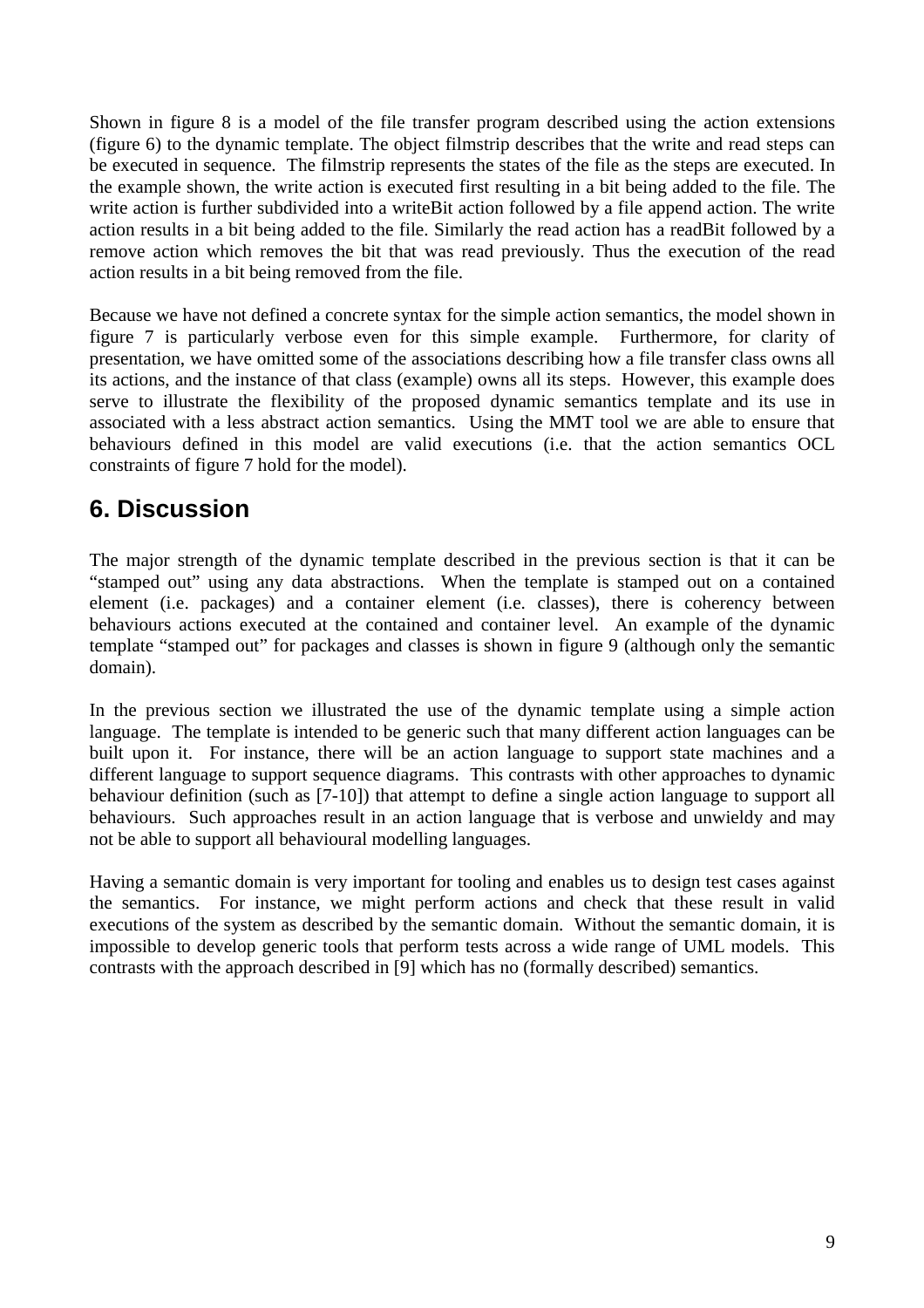

**Figure 9:** The dynamic template "stamped out" for packages and classes

## **8. Future work**

The example of figure 8 aptly demonstrates the complexity of defining models using abstract, rather than concrete, syntax. A fairly immediate step we are taking is to provide a concrete syntax for an action semantics so that we can experiment with larger examples. Regarding the dynamic template itself, there are a number of dimensions for future work. Most significantly, the introduction of refinement and an understanding of time. Refinement will be addressed by a mapping mechanism that enables state and data, described at differing levels of granularity, to be navigated. An important issue is ensuring that refinements are correct; we will draw upon theories of refinement in order to do this [11]. Using such refinement mechanisms, a designer will be able to reify abstract behavioural designs towards a more concrete form.

The timing issue will be initially addressed by the inclusion of a simple clock that can be used to mark time durations between the pre and post states of actions. This would enable the mapping of super structural modelling languages that support the specification of time such as HRT-HOOD [12], and also reasoning about temporal properties of designs.

The presence of the complete behavioural traces in the model enables its simulation and validation. We intend to explore to what extent this can be supported in the MMT tool and also build facilities for automatic code generation from models of behaviour translation of the model into code.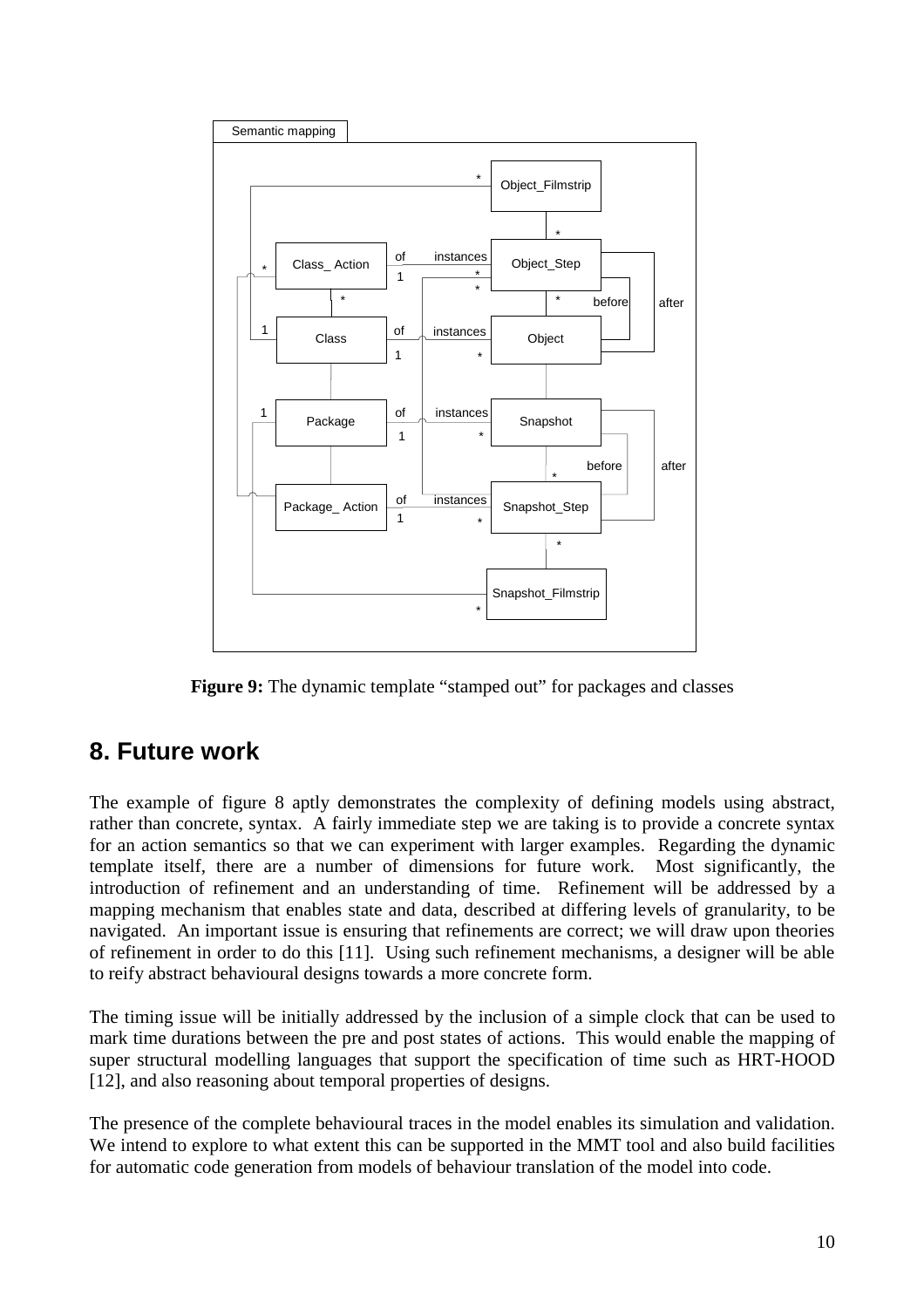### **9. Conclusion**

In this paper we have motivated the need for a precise infrastructure core for UML 2.0 and outlined the efforts of the 2U to achieving this. Although the 2U consortium have made good progress with identifying the technology that should be used to define the infrastructure, their focus has initially been on the static parts of the definition. We have claimed that the dynamic part of the definition must also be considered and argued that the essence of this definition must describe the transformation of system state without committing to the abstractions that describe the transformation or the state. To realise this definition we have presented a dynamic template and illustrated its use as a foundation for a simple action semantics. In order to give a flavour of the flexibility of the dynamic template, we have shown it can be used to model the behaviour of a trivial file transfer system.

### **Acknowledgments**

This work has been generously funded by the TCS (Tata Consultancy Services), India.

## **Appendix A: MML Dynamic template definition**

```
open Packages ; 
open Associations ; 
package TemplateLibrary 
  package Contains(Container,Contained) 
     class <<Container>> 
     end 
     class <<Contained>> 
     end 
     association <<Container + "Contains" + Contained>> 
       <<Container>> : Contains::<<Container>> mult: 1; 
       <<Contained + "s">> : Contains::<<Contained>> mult: * ; 
     end 
   end 
   package Semantics(ModelElement, InstanceElement) 
     package AbstractSyntax 
       class <<ModelElement>> 
       end 
     end 
     package SemanticDomain 
       class <<InstanceElement>> 
       end 
     end 
     package SemanticMapping 
       association <<ModelElement + "X" + InstanceElement>> 
       of : Semantics::AbstractSyntax::<<ModelElement>> mult: 1; 
       instances : Semantics::SemanticDomain::<<InstanceElement>> mult: *; 
       end 
     end 
   end 
   package ContainerSemantics(Container,ContainerInstance,Contained,ContainedInstance) 
 extends (TemplateLibrary::Semantics)(Container, ContainerInstance), 
 (TemplateLibrary::Semantics)(Contained, ContainedInstance) 
     package AbstractSyntax 
     extends (TemplateLibrary::Contains)(Container,Contained) 
     end 
     package SemanticDomain 
     extends (TemplateLibrary::Contains)(ContainerInstance,ContainedInstance) 
     end 
     package SemanticMapping
```